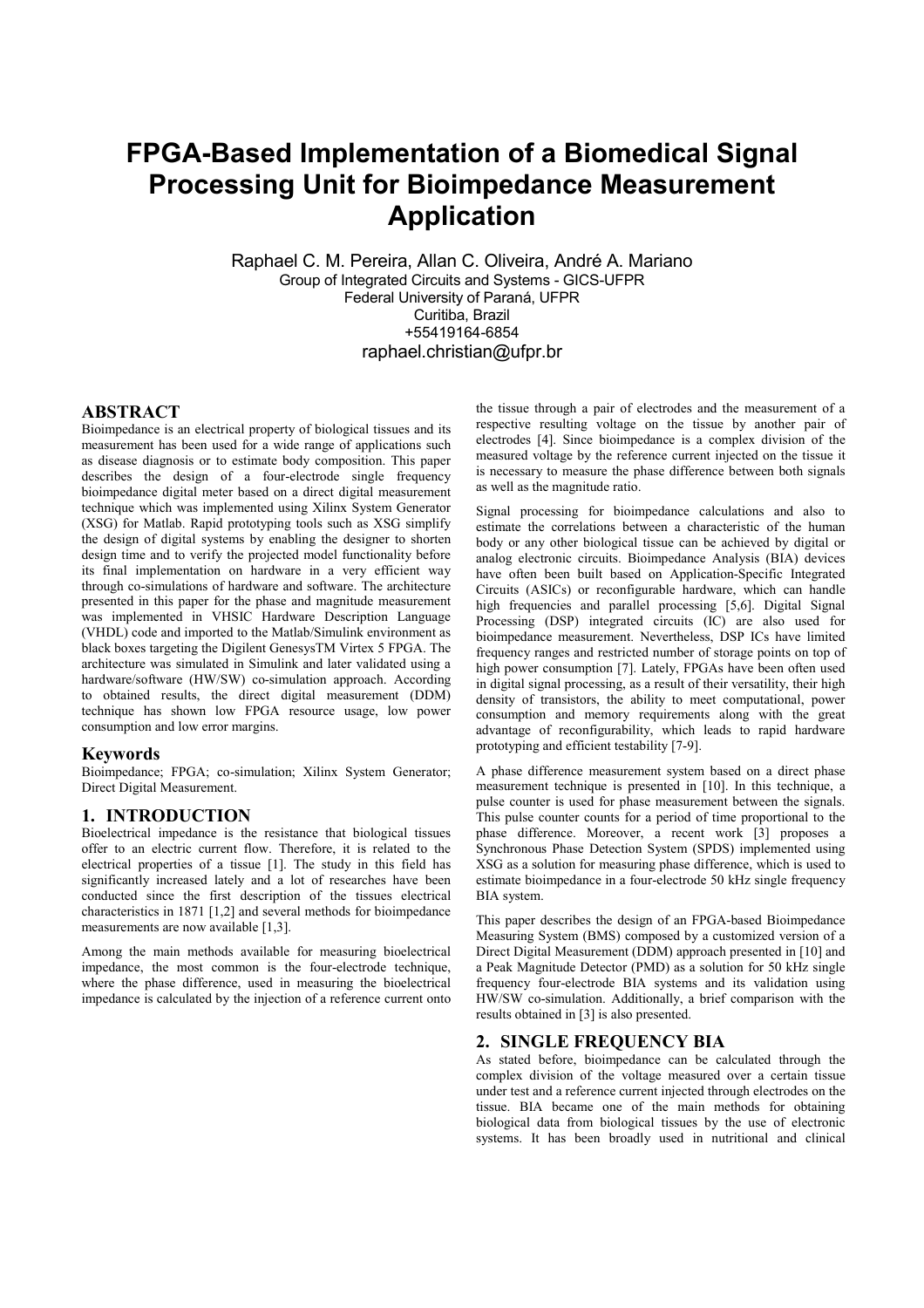diagnosis, since the medical validation of the correlations between the human body physiology and the impedance measurement of its related biological tissues that happened in the 90s [5]. Furthermore, as a common mechanism of signal transduction for analysis of body composition and diagnostic assessment, it is recognized as noninvasive, reproducible, reliable, for having low cost and for being of easy analysis [1,5,11,12]. Although the amount of clinical applications has become commercially available very slowly through the years, physiological measurements derived from the bioimpedance analysis are widely used in a large number of medical applications, as a method to diagnose cancer and several other diseases as well as for non-medical applications, such as to estimate the quality of wood or even beverages such as milk and beer [1].



**Figure 1. Tetrapolar measuring system basic configuration (adapted from [3])**

One of the most primitives and the most common method for bioimpedance analysis is referred to as single-frequency bioimpedance analysis (SF-BIA), which uses a 50 kHz current as the reference signal in a tetrapolar configuration [11]. In this work a SF-BIA system is proposed. Figure 1 shows the basic configuration of a tetrapolar measuring system, also known as fourelectrode method. In this method, the 50 kHz reference current is injected onto the tissue and a voltage drop is measured over the tissue. This method has been used for decades and presents the major advantage of cancelling the parasitic currents generated at the interface between electrodes and tissues [3,4]. Additionally to the measuring system, amplifiers are used to scale the measured signals and a low pass filter should be used to reduce high frequency noise. The final stage of a BIA system is called Bioimpedance Computing Stage (BCS) and it is responsible for calculating the bioimpedance based on the data obtained or even deliver a biological parameter as an output [5].



**Figure 2. Phase relationship between two signals (adapted from [13])**

#### **3. DDM PHASE SHIFT METER**

The phase difference between two signals can be obtained by measuring time or direct phase measurement. However, measuring phase shift by time measurement requires complex calculations to determine what the phase is [10]. Figure 2 shows the phase difference between two signals. *Vref* represents the reference signal, while *Vdel* represents the delayed signal. In a bioimpedance measuring system, *Vref* would probably be an injected current over the tissue and *Vdel* would be the measured voltage drop through the same tissue. The phase relationship between the two signals  $(\emptyset)$  can be expressed in terms of the period *T* of the reference signal, and delay time t of the delayed signal, as shown in (1).

$$
\phi = 360 \cdot \left(\frac{t}{T}\right) \tag{1}
$$

Both the measurements of the delay time and period are made by a counter triggered by a clock that has a previously defined frequency  $f_c$ . Thus, for a given time interval t,  $N$  pulses are counted and the period will be *1/fc*. This relationship is presented in (2). Replacing (2) in (1), we obtain the equation (3) that relates the phase difference to the number of pulses counted and the frequencies used, where *f* is the frequency of the reference signal.

$$
t = N \cdot \left(\frac{1}{fc}\right) \tag{2}
$$

$$
\emptyset = \left(\frac{360 \cdot f}{fc}\right) \cdot N \tag{3}
$$

Equation (3) shows that through this method, a phase angle can be measured directly if the rate between  $f_c$  and  $f$  is set to be a value in the form of  $3.6 \times 10^n$ . In this case, the number of measured pulses and the phase angle are related according to (4). If we consider a delay of one degree, we can use equation (4) to calculate ∅. Additionally, (5) is used to determine the clock frequency that related to the reference signal frequency will result in the desired angular resolution.

$$
\emptyset = \left(\frac{N}{10^{n-2}}\right) \tag{4}
$$

$$
fc = 3.6 \times 10^n \cdot f \tag{5}
$$

An adapted version of the digital phase meter presented in [10] is shown in Figure 3. When the measured signal represented by *Vdel* (t) switches from negative to positive, CD, which is a comparator, outputs a pulse that triggers a start pulse. The start pulse sets the flip-flop RS to a high logic value and enables the AND gate to work as a buffer for the pulse of frequency  $f_c$ , which then works as a clock to the counter. When *Vref* (t) changes from negative to positive, it triggers a stop pulse that stops the counting. The counter must be reset before a new cycle.



**Figure 3. Phase shift meter by pulse counting (adapted from [10])**

Since a magnitude meter is also needed for the bioimpedance measuring system, a PMD is presented in figure 4. It basically works based on the concept of zero crossing. When a sampling clock rising edge occurs, if a zero crossing is detected, then the maximum value is set to the lowest possible value, and the minimum value is set to the maximum possible value. Otherwise, the input signal sample is stored in the new value buffer and a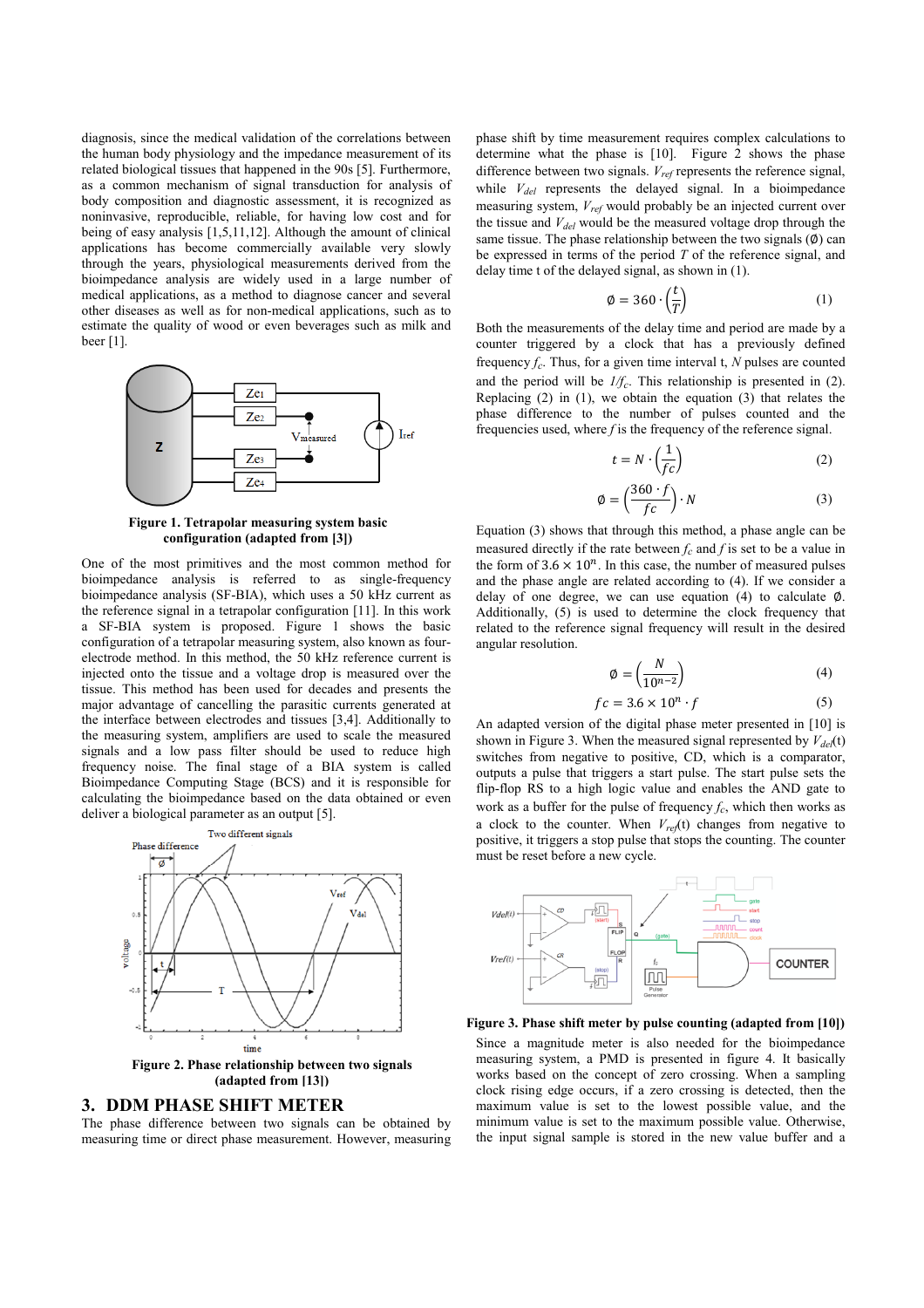subsystem is activated according to the signal value. If subsystem 1 is activated, if the stored new value is greater than the actual maximum value, the subsystem 1 updates the maximum value with the new stored value. On the other hand, if subsystem 2 is activated and the new stored value is lower than the current minimum value, the subsystem 2 updates the current minimum value, otherwise, it loads the actual stored minimum value into the output buffer. However, if subsystem 3 is activated, a zero value is loaded into the output buffer. Finally, a zero crossing detection resets the minimum and maximum values preventing the magnitude detector to stand on hold of an old value. Additionally, a positive semi-cycle outputs the highest value found just when the input signal starts to decay for a lower value. Likewise, the negative semi-cycle outputs the lowest value just when the input signal starts to increase for a greater value. This prevents no peak values to be loaded into the output buffer.



**Figure 4. Magnitude measuring system diagram, composed by a (a) peak magnitude detector main block and (b) its subsystems**

# **4. DESIGN METHODOLOGY**

#### **4.1 Xilinx System Generator (XSG)**

For systems that require complex computations, generally designers prefer to use hardware instead of software processing and FPGAs have often been chosen as an attractive solution for embedded systems because of its high performance [9]. However, traditional implementation of FPGA-based embedded systems presents a few disadvantages. In traditional VHDL designs, there is a need for an extra code to be written in order to test it. Another drawback is that the simulation cannot interact with other models and some faults can only be noticed after final implementation in hardware [14].

Xilinx System Generator for DSP is a toolbox for Simulink that offers to designers a wide range of blocks which can all be integrated with Matlab/Simulink models. While using XSG, the designer can either use high-level blocks, which are very helpful for complex systems design [9], or import VHDL codes to the Simulink environment as black boxes. XSG also performs

synthesis, place and routing automatically, translating all the Xilinx blocks into an FPGA bitstream file [9,15]. One of the main advantages of XSG is to enable designers to simulate the design integrated with Simulink models, which can be very useful for HW/SW co-simulation and for rapid prototyping and testing when there are time-to-market constraints. The system validated and presented in this paper was designed targeting a Digilent Genesys Virtex-5 FPGA development board based on a Xilinx Virtex-5 LX50T, which is the board available in our research lab.

#### **4.2 Simulation**

The DDM system proposed as a solution for a BMS was fully implemented in VHDL and imported to the XSG/Simulink environment and was then simulated. The output of the PMD and also from the DDM phase-difference meter was designed to be a 16-bit signed 2's comp integer number. The PMD sampling frequency chosen was 2 MHz. With equations (4) and (5) we calculated the counter frequency  $f_c$ , based on an accuracy of 0.1<sup>o</sup> and a reference signal with 50 kHz, which resulted in an *f<sup>c</sup>* of 180 MHz. In order to not violate the Nyquist criterion, the FPGA clock frequency was set to be 360 MHz.

The 50 kHz reference signal generator and the ADC output were built with discrete look-up tables, consisting of 100 points designed as 8-bit signed 2's comp integers. This design strategy leads to an accuracy of 3.6 ° and an ADC sampling frequency of 5MHz. The reference sine and cosine signals have unitary amplitude. The reference current has a magnitude of 1 mA at a zero degree phase angle.

# **4.3 HW/SW Co-Simulation in XSG**

As mentioned before, the system designed was synthesized and downloaded and run onto an FPGA through a HW/SW cosimulation, which was performed using XSG to validate the system proposed. A co-simulation library was created based on the model created for the simulation described in the previous step, targeting a Xilinx Virtex-5 LX50T FPGA. Figure 5 shows the implemented XSG model. After all, the timing and power analysis of the XSG tool was also run, to verify power consumption and clock constraints.

## **5. RESULTS AND DISCUSSIONS**

The system designed, presented a very similar behavior in the Simulink simulation and in the HW/SW XSG co-simulation. In figure 6, the results from the hardware co-simulation of the phase difference meter are presented. As we can see, the system proposed has a very precise linearity in almost all the measured ranges with resolution of 0.1º.

Table 1 shows some of the obtained values of bioimpedance along with the expected measurements. Besides that, table 1 also



**Figure 5. Hardware co-simulation model generated using XSG**